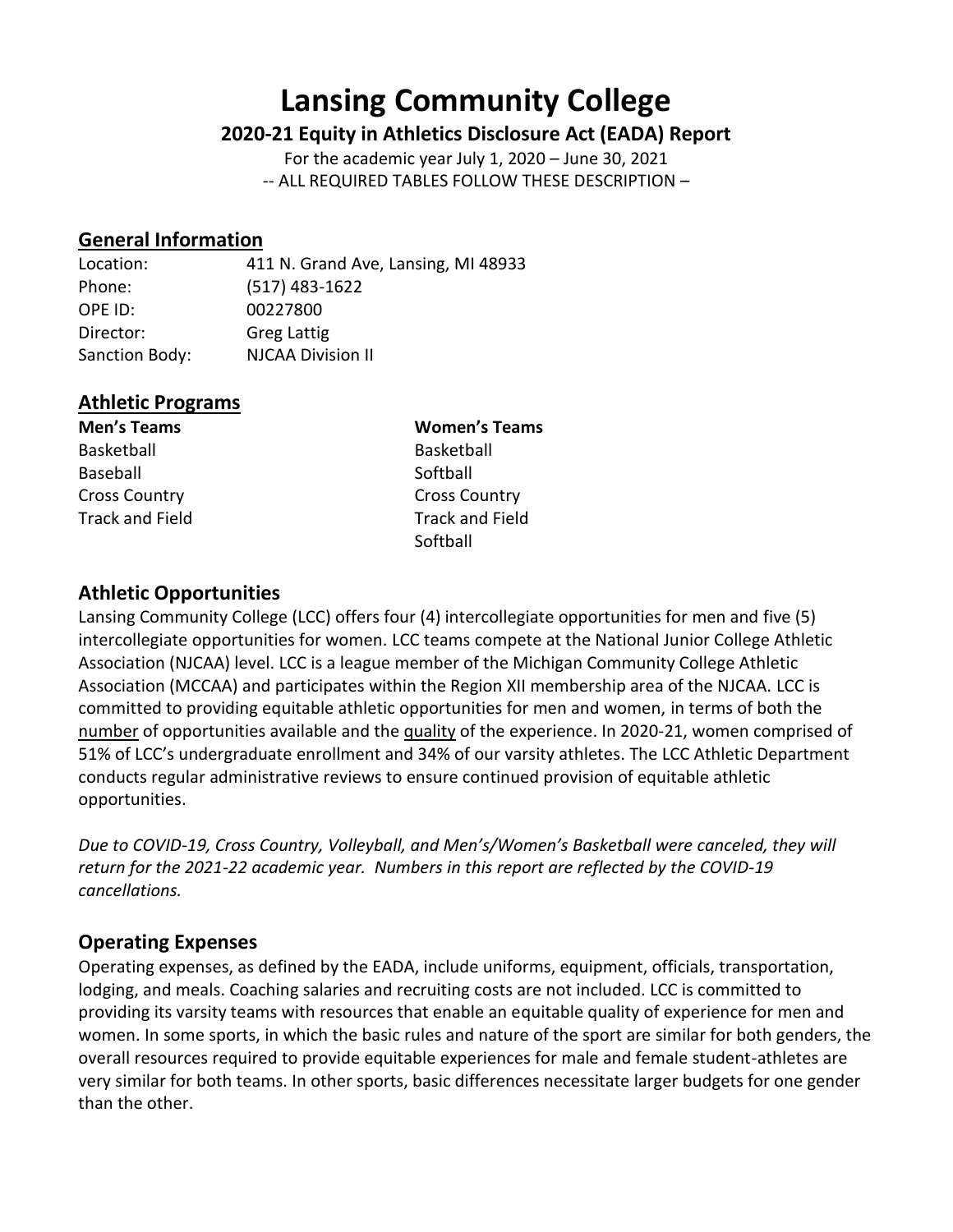For team travel, LCC's Athletic Department uses a standard "per Diem" allowance for lodging and meals to ensure equitable treatment of all athletes. Therefore differences in travel expenditures are primarily a reflection of differences in n squad size and schedule length, both of which are governed by NJCAA and MCCAA league regulations.

It should also be noted that each team's expenditures fluctuate significantly from one year to the next, due to variations in home-and-away schedules, southern training trips, qualifications for post-season championships, and large equipment and uniform purchases that are made on a rotating or need basis every few years.

# **Lansing Community College Equity in Athletics Disclosure Act (EADA) Report Report on Athletic Program Participation Rates and Financial Support Data July 1, 2020 through June 30, 2021**

| Gender                 | <b>Full-Time Undergraduates</b> |         |  |  |
|------------------------|---------------------------------|---------|--|--|
|                        | Number                          | Percent |  |  |
| Male Students          | 1883                            | 49%     |  |  |
| <b>Female Students</b> | 1986                            | 51%     |  |  |
| <b>Totals</b>          | 3869                            | 100%    |  |  |

## **College Enrollment**

#### **Athletic Participation**

This table lists the number of participants by gender for each varsity sport. According to the federal regulations governing EADA reporting, a participant is defined as a student-athlete who, as of the day of a varsity team's first scheduled contest; is listed by the institution on the varsity team's roster.

## **Athletic Participation**

| <b>Varsity Teams</b>      | <b>Number of Participants</b><br>Women's<br>Men's<br>Total |     |      | Number Participating on a<br>second team<br>Men's Women's |   |  |
|---------------------------|------------------------------------------------------------|-----|------|-----------------------------------------------------------|---|--|
| Baseball                  | 42                                                         |     | 42   |                                                           | O |  |
| Basketball                | 0                                                          |     | 0    | 0                                                         |   |  |
| <b>Cross Country</b>      |                                                            |     | 0    |                                                           | O |  |
| Softball                  |                                                            | 20  | 20   |                                                           |   |  |
| <b>Track and Field</b>    | 28                                                         | 16  | 44   |                                                           |   |  |
| Volleyball                | O                                                          |     | O    |                                                           |   |  |
| <b>TOTAL PARTICIPANTS</b> | 70                                                         | 36  | 106  | 0                                                         |   |  |
| Percentage of Total       | 66%                                                        | 34% | 100% |                                                           |   |  |
| <b>Unduplicated Count</b> | 70                                                         | 36  | 106  |                                                           |   |  |

## **Athletic Student Aid & Recruiting**

| Team Gender                |           | Athletically Related Student Aid | <b>Recruiting Expenses Amount</b> |
|----------------------------|-----------|----------------------------------|-----------------------------------|
|                            | Amount    | Percent                          |                                   |
| Men's Teams                | \$133,733 | 43%                              | \$559                             |
| Women's Teams              | \$179,007 | 57%                              | \$651                             |
| <b>Total for All Teams</b> | \$312,740 | 100%                             | \$1210                            |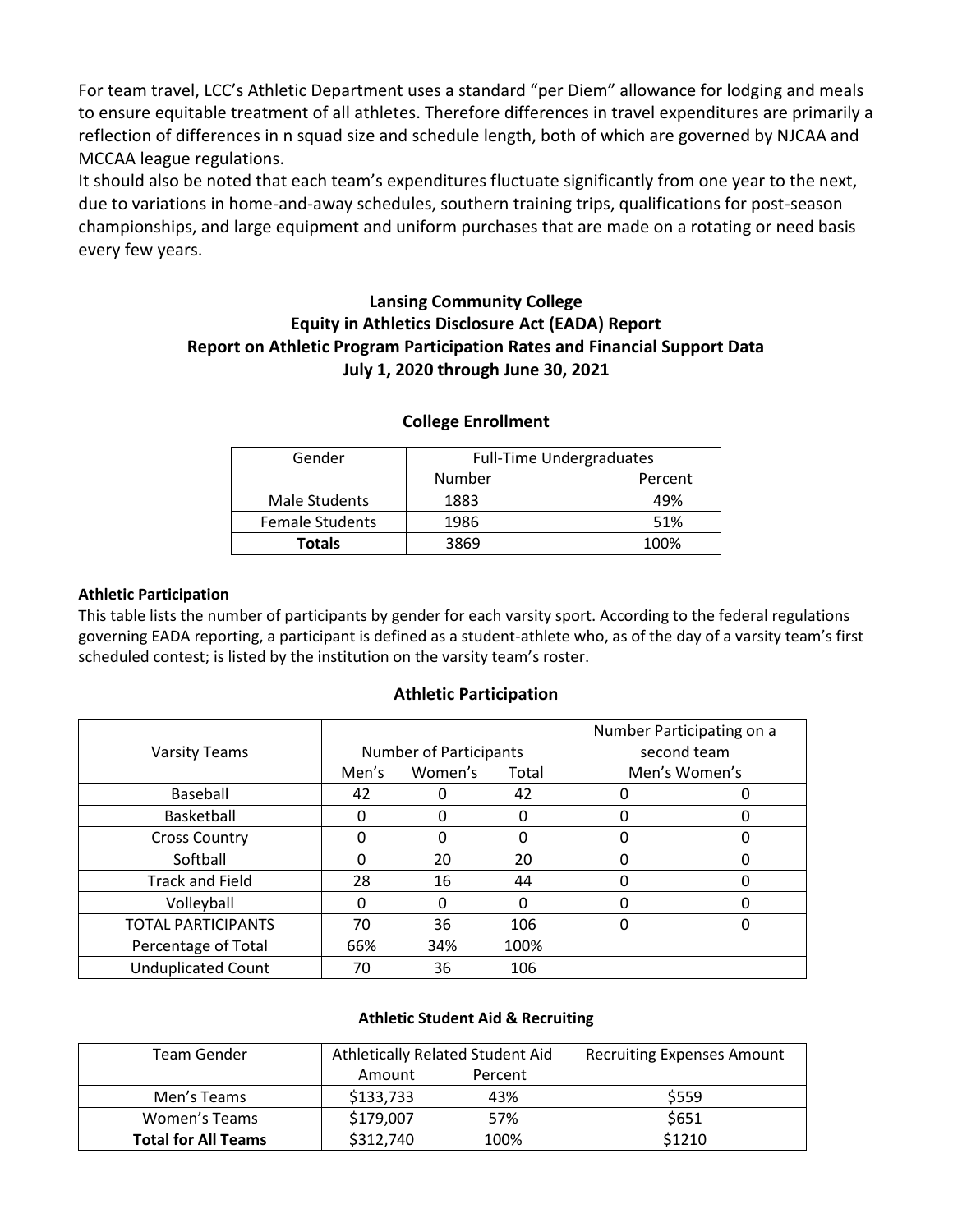#### **Head Coaches Assignments Men's & Women's Teams**

This table lists the number of head coaches assigned to each men's and women's teams, whether that coach is a male or female, whether that coach is assigned to that team on a full-time or part-time basis, and whether that coach is a full-time employee of the institution. For the purpose of this report, the term "Full Time Employee" means the individual's overall employment responsibilities at the institution are consistent with the institution's definition of a full-time employee (e.g., 40 hours per week or more) although that individual may have responsibilities other than as coach of that team, either within the athletic department or another department of the institution.

|                                 |                              |                       | <b>Male Head Coaches</b>            |                         |                              |                       | <b>Female Head Coaches</b>          |                         | <b>Total</b>           |
|---------------------------------|------------------------------|-----------------------|-------------------------------------|-------------------------|------------------------------|-----------------------|-------------------------------------|-------------------------|------------------------|
| <b>Varsity Teams</b>            | Assigned<br><b>Full-Time</b> | Assigned<br>Part-Time | <b>Full-Time</b><br><b>Employee</b> | Part-Time/<br>Volunteer | Assigned<br><b>Full-Time</b> | Assigned<br>Part-Time | <b>Full-Time</b><br><b>Employee</b> | Part-Time/<br>Volunteer | Head<br><b>Coaches</b> |
| <b>Men's Varsity Teams</b>      |                              |                       |                                     |                         |                              |                       |                                     |                         |                        |
| Baseball                        |                              | 1                     | $\mathbf{1}$                        |                         |                              |                       |                                     |                         |                        |
| Basketball                      |                              |                       |                                     |                         |                              |                       |                                     |                         |                        |
| <b>Cross Country</b>            |                              |                       |                                     |                         |                              |                       |                                     |                         |                        |
| <b>Track and Field</b>          |                              |                       |                                     |                         |                              |                       |                                     |                         |                        |
| <b>Totals for Men's Teams</b>   |                              | 2                     | 1                                   |                         |                              |                       |                                     |                         | 2                      |
| <b>Women's Varsity Teams</b>    |                              |                       |                                     |                         |                              |                       |                                     |                         |                        |
| Basketball                      |                              |                       |                                     |                         |                              |                       |                                     |                         |                        |
| <b>Cross Country</b>            |                              |                       |                                     |                         |                              |                       |                                     |                         |                        |
| Softball                        |                              |                       |                                     | 1                       |                              |                       |                                     |                         |                        |
| <b>Track and Field</b>          |                              |                       |                                     |                         |                              |                       |                                     |                         |                        |
| Volleyball                      |                              |                       |                                     |                         |                              |                       |                                     |                         |                        |
| <b>Totals for Women's Teams</b> |                              | 2                     |                                     | 2                       |                              |                       |                                     |                         | 2                      |

#### **Counts of Head Coaches**

#### **Assistant Coaches Assignments Men's & Women's Teams**

This table lists the number of head coaches assigned to each men's and women's teams, whether that coach is a male or female, whether that coach is assigned to that team on a full-time or part-time basis, and whether that coach is a full-time employee of the institution. For the purpose of this report, the term "Full Time Employee" means the individual's overall employment responsibilities at the institution are consistent with the institution's definition of a full-time employee (e.g., 40 hours per week or more) although that individual may have responsibilities other than as coach of that team, either within the athletic department or another department of the institution.

#### **Counts of Assistant Coaches**

|                                 | <b>Male Assistant Coaches</b> |                       |                                     |                         | <b>Female Assistant Coaches</b> |                       |                                     |                         | <b>Total</b>                       |
|---------------------------------|-------------------------------|-----------------------|-------------------------------------|-------------------------|---------------------------------|-----------------------|-------------------------------------|-------------------------|------------------------------------|
| <b>Varsity Teams</b>            | Assigned<br><b>Full-Time</b>  | Assigned<br>Part-Time | <b>Full-Time</b><br><b>Employee</b> | Part-Time/<br>Volunteer | Assigned<br><b>Full-Time</b>    | Assigned<br>Part-Time | <b>Full-Time</b><br><b>Employee</b> | Part-Time/<br>Volunteer | <b>Assistant</b><br><b>Coaches</b> |
| <b>Men's Varsity Teams</b>      |                               |                       |                                     |                         |                                 |                       |                                     |                         |                                    |
| Baseball                        |                               | $\mathfrak z$         |                                     | 2                       |                                 |                       |                                     |                         | $\overline{2}$                     |
| Basketball                      |                               |                       |                                     |                         |                                 |                       |                                     |                         |                                    |
| <b>Cross Country</b>            |                               |                       |                                     |                         |                                 |                       |                                     |                         |                                    |
| <b>Track and Field</b>          |                               |                       |                                     |                         |                                 |                       |                                     |                         |                                    |
| <b>Totals for Men's Teams</b>   |                               | 2                     |                                     | 2                       |                                 |                       |                                     |                         | 3                                  |
| <b>Women's Varsity Teams</b>    |                               |                       |                                     |                         |                                 |                       |                                     |                         |                                    |
| Basketball                      |                               |                       |                                     |                         |                                 |                       |                                     |                         |                                    |
| <b>Cross Country</b>            |                               |                       |                                     |                         |                                 |                       |                                     |                         |                                    |
| Softball                        |                               | 1                     |                                     | 1                       |                                 |                       |                                     |                         | $\mathcal{P}$                      |
| <b>Track and Field</b>          |                               |                       |                                     |                         |                                 |                       |                                     |                         |                                    |
| Volleyball                      |                               |                       |                                     |                         |                                 |                       |                                     |                         | $\mathfrak z$                      |
| <b>Totals for Women's Teams</b> |                               |                       |                                     |                         |                                 | 2                     |                                     | $\mathbf{2}$            |                                    |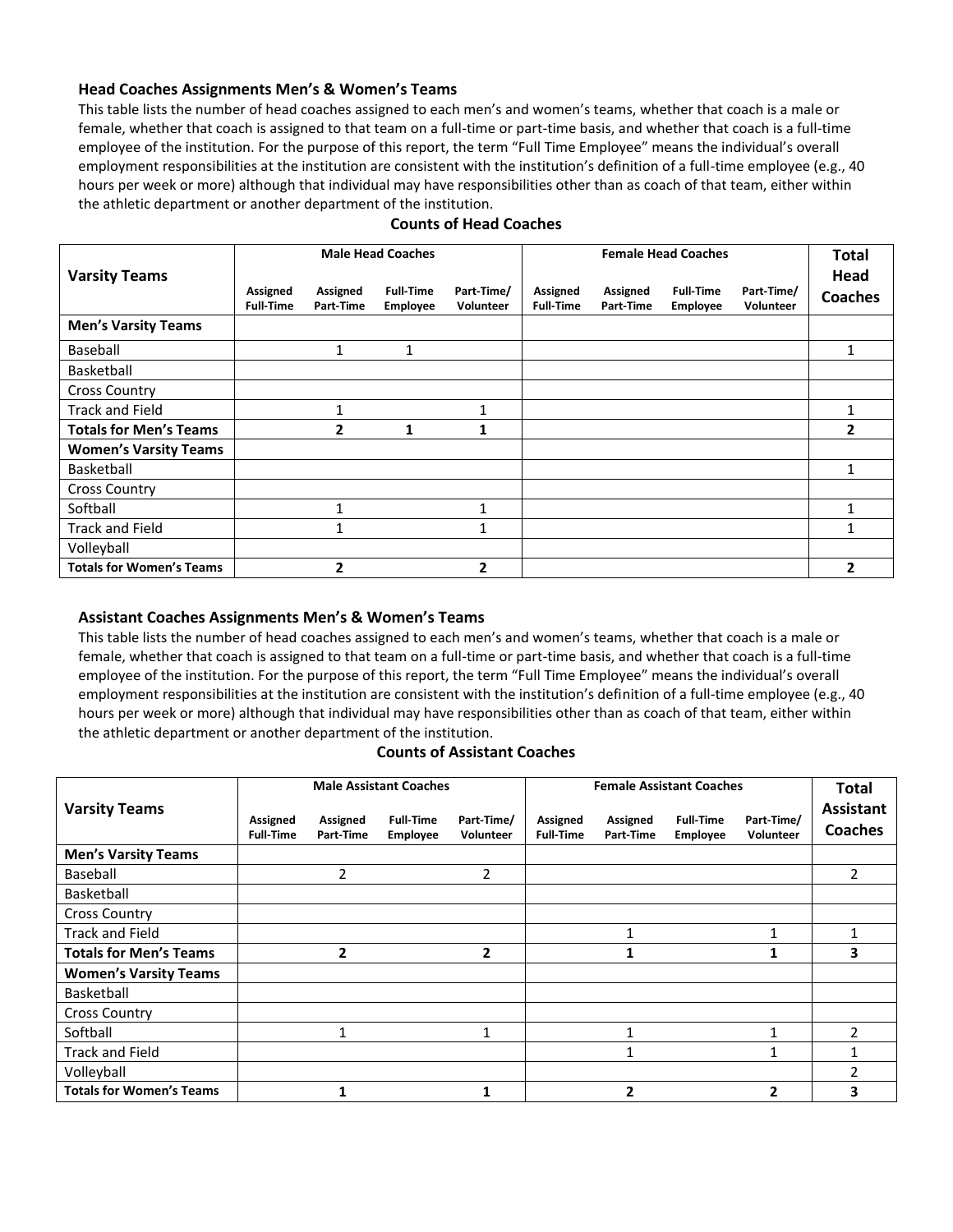## **Head Coach & Assistant Coach Salaries**

This table lists the average annual institutional salary of the head coaches and assistant coaches of the men's and women's teams. Average salaries are listed as dollars per full-time equivalency as well as dollars per actual number of coaching positions.

| Description/Explanation                           |          | <b>Head Coaches</b> | <b>Assistant Coaches</b> |          |  |
|---------------------------------------------------|----------|---------------------|--------------------------|----------|--|
|                                                   | Men's    | Women's             | Men's                    | Women's  |  |
| Average Annual Institutional Salary per Coach     | \$13,707 | \$5659              | \$2250                   | \$2250   |  |
| Number of Head Coaches used to calculate          | 2        | 2                   | 2                        | 2        |  |
| average                                           |          |                     |                          |          |  |
| Average Annual Institutional Salary per Full-Time | \$41,536 | \$24081             | \$16,071                 | \$16,071 |  |
| Equivalent (FTE)                                  |          |                     |                          |          |  |
| Number of Volunteer Assistant Coaches             |          |                     |                          |          |  |
| Full-Time Equivalents (FTEs) used to calculate    | 0.66     | 0.47                | 0.28                     | 0.28     |  |
| average                                           |          |                     |                          |          |  |

## **Head Coach and Assistant Coach Salaries**

## **Operating (Game Day) Expenses**

This table lists the total expense an institution incurs attributable to home, away, and neutral-site intercollegiate athletic contests including team travel, lodging, and meals, uniforms and equipment, and officials.

| <b>Varsity Teams</b>                                     |          | Operating (Game Day)<br>Expenses |               | <b>Number of Participants</b> |         |        | Operating Expenses per<br>Participant |         |               |
|----------------------------------------------------------|----------|----------------------------------|---------------|-------------------------------|---------|--------|---------------------------------------|---------|---------------|
|                                                          | Men's    | Women's                          | <b>Totals</b> | Men's                         | Women's | Totals | Men's                                 | Women's | <b>Totals</b> |
| Baseball                                                 | \$31,162 |                                  | \$31,162      | 42                            |         | 42     | \$742                                 |         | \$742         |
| <b>Basketball</b>                                        |          |                                  |               |                               |         |        |                                       |         |               |
| <b>Cross Country</b>                                     |          |                                  |               |                               |         |        |                                       |         |               |
| Softball                                                 |          | \$29,978                         | \$29,978      |                               | 20      |        |                                       | \$1499  | \$1499        |
| <b>Track and Field</b>                                   | \$4719   | \$2696                           | \$7415        | 28                            | 16      | 44     | \$169                                 | \$169   | \$169         |
| Volleyball                                               |          |                                  |               |                               |         |        |                                       |         |               |
| <b>Totals for All Teams</b>                              | \$35,881 | \$32674                          | \$68,555      | 70                            | 36      | `06    | \$456                                 | \$834   | \$803         |
| <b>Totals for All Sports</b><br><b>Except Basketball</b> | \$35,881 | \$32674                          | \$68,555      | 70                            | 36      | 06     | \$456                                 | \$834   | \$803         |

## **Operating (Game Day)Expenses**

## **Overall Revenue and Expenses**

This table lists total overall revenues and expenses for all men's and women's programs as well as revenue and expenses not allocated by gender.

Revenue includes ticket sales; student activity fees; guarantees and options; contributions from alumni; state or government support; institutional support; post season compensation; concessions; radio and television; program sales and advertising; signage; sponsorships, and royalties; sports camps; and all other revenues intended for intercollegiate sports.

Expenses include appearance guarantees and options; athletically-related student aid; contract services; equipment; fund-raising activities, operating expenses, promotional activities, recruiting expenses, salaries and benefits, supplies, travel, and any other expenses attributable to intercollegiate activities.